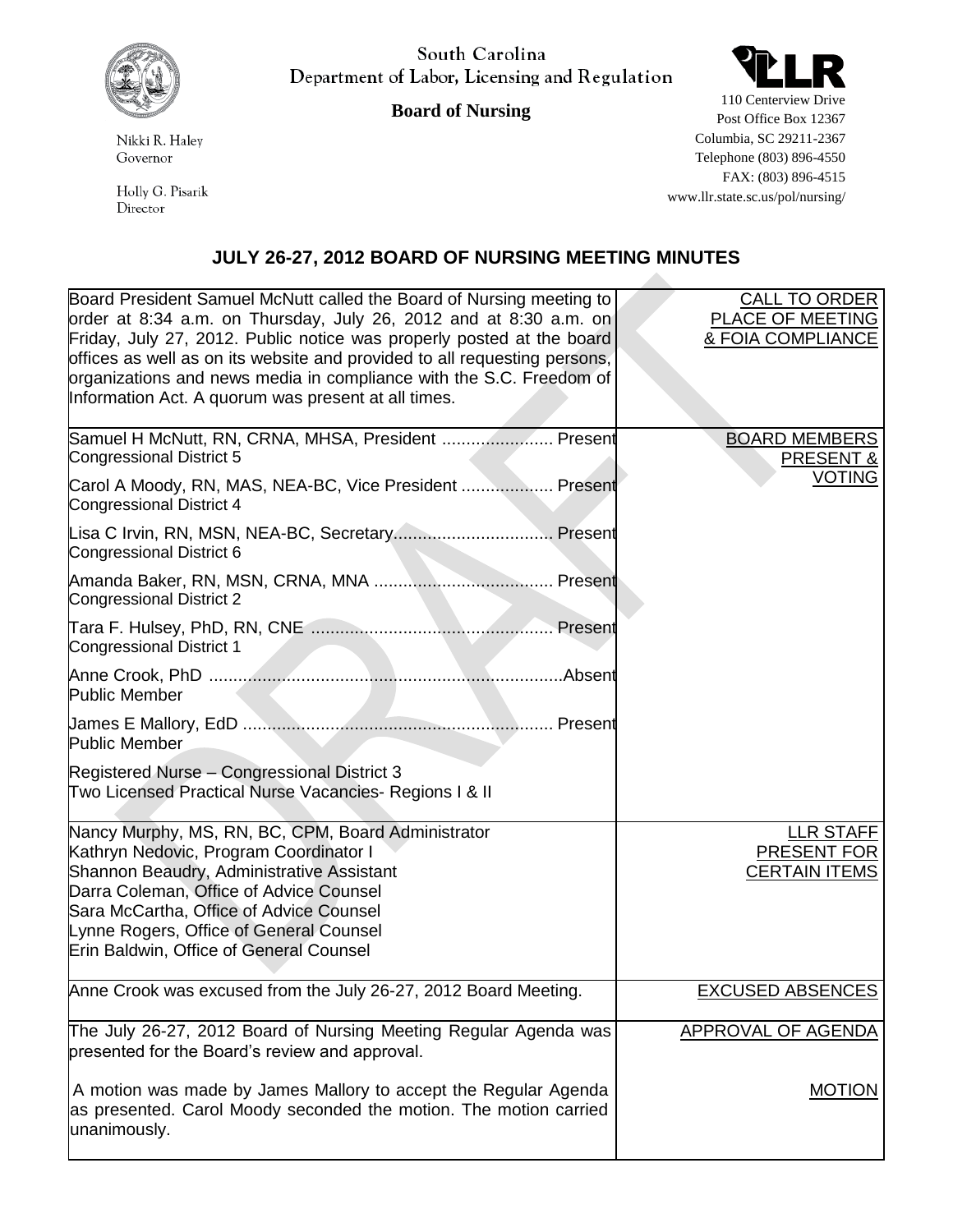| The Consent Agenda for the July 26-27, 2012 Board of Nursing Meeting<br>was presented for the Board's review and approval/acceptance as<br>information.                                                                                                                                                                                                                                                                | APPROVAL OF CONSENT<br><b>AGENDA</b>                    |
|------------------------------------------------------------------------------------------------------------------------------------------------------------------------------------------------------------------------------------------------------------------------------------------------------------------------------------------------------------------------------------------------------------------------|---------------------------------------------------------|
| a) For Information: Budget (on table)<br>b) For Acceptance: April 17, 2012 Advisory Committee on Nursing<br><b>Meeting Minutes</b><br>c) For Information: NCSBN - Revised Senator Udall Bill<br>d) For Information: NCSBN - Impact on US Boards of Nursing                                                                                                                                                             |                                                         |
| A motion was made by Amanda Baker to approve the Consent Agenda<br>as presented. Carol Moody seconded the motion. The motion carried<br>unanimously                                                                                                                                                                                                                                                                    | <b>MOTION</b>                                           |
| The May 17-18, 2012 regular Board Meeting minutes were presented<br>for the Board's review and approval.                                                                                                                                                                                                                                                                                                               | <b>APPROVAL OF MINUTES</b>                              |
| A motion was made by Tara Hulsey to approve the May 17-18, 2012<br>meeting minutes as presented. Carol Moody seconded the motion. The<br>motion carried unanimously.                                                                                                                                                                                                                                                   | <b>MOTION</b>                                           |
| Mark Sanders, Chief Investigator for Office of Investigations and<br>Enforcement (OIE) presented the Investigative Review Committee                                                                                                                                                                                                                                                                                    | OFFICE OF INVESTIGATION<br><b>AND ENFORCEMENT (OIE)</b> |
| (IRC) Report with recommendations from its meetings held since the<br>May 2012 Board meeting. The Disciplinary Sanctions Guidelines chart<br>is used by the IRC in making these recommendations.                                                                                                                                                                                                                       | <b>INVESTIGATIVE REVIEW</b><br><b>COMMITTEE (IRC)</b>   |
| A motion was made by Carol Moody to approve 27 cases for Dismissal<br>as recommended by the Investigative Review Committee (IRC). Tara<br>Hulsey seconded the motion. The motion carried unanimously.                                                                                                                                                                                                                  | <b>MOTION</b>                                           |
| A motion was made by Amanda Baker to approve two cases for<br>Dismissal – Cease and Desist as recommended by the Investigative<br>Review Committee (IRC). Carol Moody seconded the motion. The<br>motion carried unanimously.                                                                                                                                                                                          | <b>MOTION</b>                                           |
| A motion was made by Lisa Irvin to approve 81 cases for Formal<br>Complaint as recommended by the Investigative Review Committee<br>(IRC). Tara Hulsey seconded the motion. The motion carried<br>unanimously.                                                                                                                                                                                                         | <b>MOTION</b>                                           |
| A motion was made by Amanda Baker to approve three cases for<br>dismissal with a Letter of Caution as recommended by the Investigative<br>Review Committee (IRC). Carol Moody seconded the motion. The<br>motion carried unanimously.                                                                                                                                                                                  | <b>MOTION</b>                                           |
| Mr. Sanders relayed that the Board of Nursing statistics are gathered<br>by quarters. There are no new statistics to report at this time because<br>when this report was prepared, it was still within the second quarter.<br>The statistics gathered through the second quarter will be provided at<br>the September 27, 2012 meeting. Mr. Sanders stated that there are<br>currently 195 active investigation cases. |                                                         |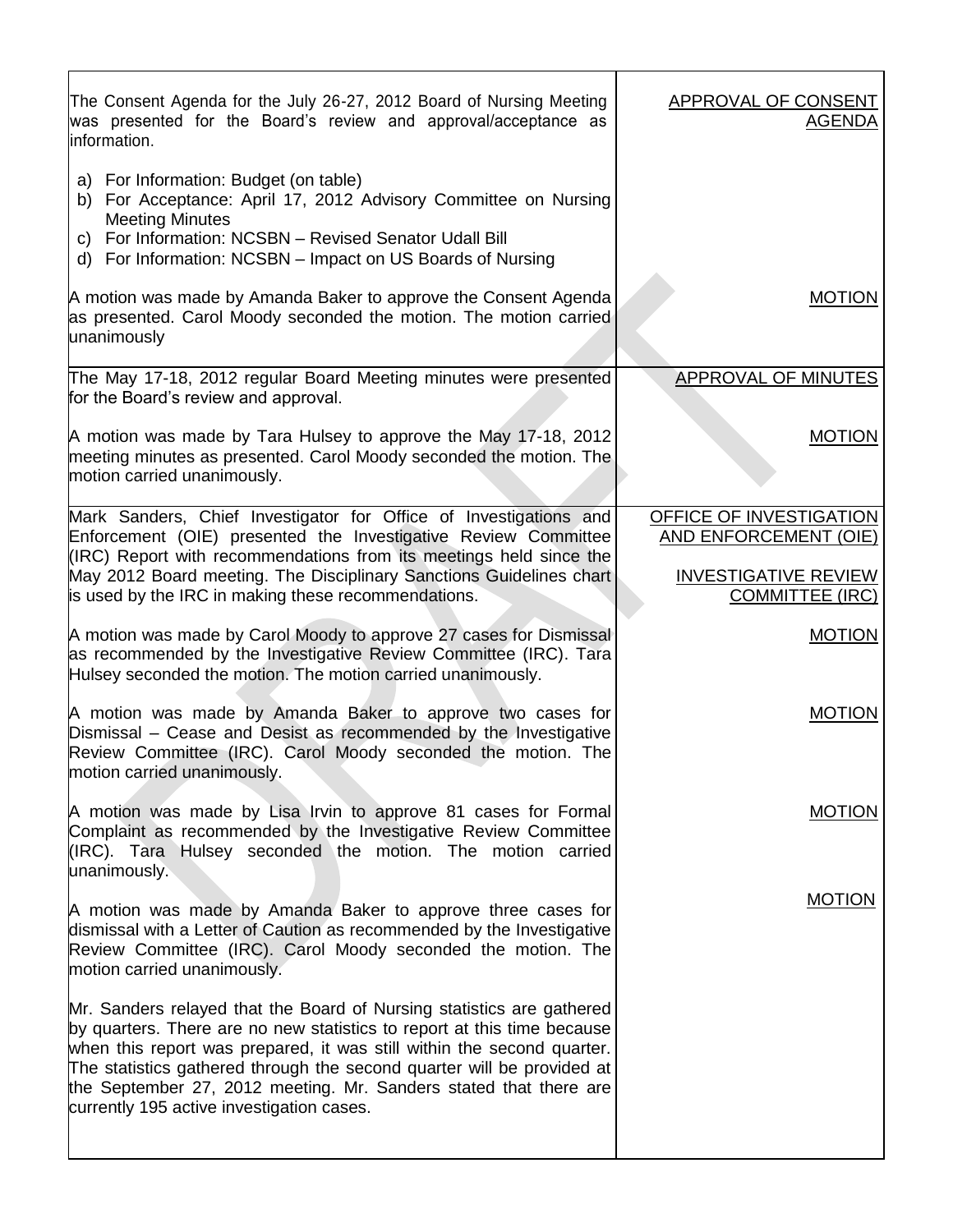| The Board discussed plans to review and revise the Disciplinary<br>Sanctions Guidelines Matrix. The subcommittee members appointed at<br>the March 2012 Board of Nursing meeting (Carol Moody, Tara Hulsey<br>and James Mallory along with Lynne Rogers, Mark Sanders and Nancy<br>Murphy) scheduled a meeting for August 30, 2012.                                                                                                                                                                                                                                                                                                               | <b>DISCIPLINARY</b><br><b>SANCTIONS GUIDELINES</b><br><b>MATRIX</b> |
|---------------------------------------------------------------------------------------------------------------------------------------------------------------------------------------------------------------------------------------------------------------------------------------------------------------------------------------------------------------------------------------------------------------------------------------------------------------------------------------------------------------------------------------------------------------------------------------------------------------------------------------------------|---------------------------------------------------------------------|
| Carol Moody recused from the proceedings as she works in a clinical<br>facility in this geographical area. A quorum was still present.                                                                                                                                                                                                                                                                                                                                                                                                                                                                                                            | <b>BROWN MACKIE COLLEGE</b><br><b>GREENVILLE</b>                    |
| The Site Survey Team appointed by the Board of Nursing completed<br>their visit for the Brown Mackie College proposed new associate<br>degree nursing program on April 27, 2012.                                                                                                                                                                                                                                                                                                                                                                                                                                                                  |                                                                     |
| At its June 19, 2012 meeting, the Advisory Committee on Nursing<br>(ACON) recommended that the Brown Mackie College survey report<br>and response materials be forwarded to the Board for consideration<br>and include additional information/ clarification regarding the following:                                                                                                                                                                                                                                                                                                                                                             |                                                                     |
| Clarification and consistency of the required GPA progression<br>from general education through graduation for nursing<br>students in a degree program in all College policies/<br>procedures and then include this information in the program<br>written materials, e.g. handbook and catalog<br>Clarification of the academic achievement plan (student<br>remediation process) and provide for both students and<br>faculty<br>Include GPA information in the nursing student handbook<br>Ensure that clinical evaluations and syllabi demonstrate<br>progression<br>through the<br>and<br>reflect<br><b>ATI</b><br>program<br>standardization |                                                                     |
| Provide a detailed nurse administrator and faculty hiring plan<br>(e.g. recruiting efforts, plan for nursing courses starting in<br>September 2013, expected start dates, etc.)<br>Provide a hiring plan for the nursing program administrative<br>support position.                                                                                                                                                                                                                                                                                                                                                                              |                                                                     |
| A copy of the survey report with the findings and recommendations<br>along with the Brown Mackie College report response materials and<br>additional information requested by the ACON was provided for the<br>Board's review                                                                                                                                                                                                                                                                                                                                                                                                                     |                                                                     |
| Lisa Hawthorne, Interim Administrator and Karen Burgess, Campus<br>President, Brown Mackie College appeared to discuss/respond to<br>questions.                                                                                                                                                                                                                                                                                                                                                                                                                                                                                                   |                                                                     |
| Discussion included though was not limited to report information,<br>response materials, plans for faculty, clinical tool progression, ATI<br>plans, nursing program student handbook, evaluation tools, competition<br>for clinical site availability, matriculation into Bachelor of Science in<br>Nursing (BSN) programs and student employment potential.                                                                                                                                                                                                                                                                                     |                                                                     |
| A motion was made by Tara Hulsey to go into executive session for the<br>purpose of receiving legal counsel. Amanda Baker seconded the<br>motion. The motion carried unanimously.                                                                                                                                                                                                                                                                                                                                                                                                                                                                 | <b>MOTION</b>                                                       |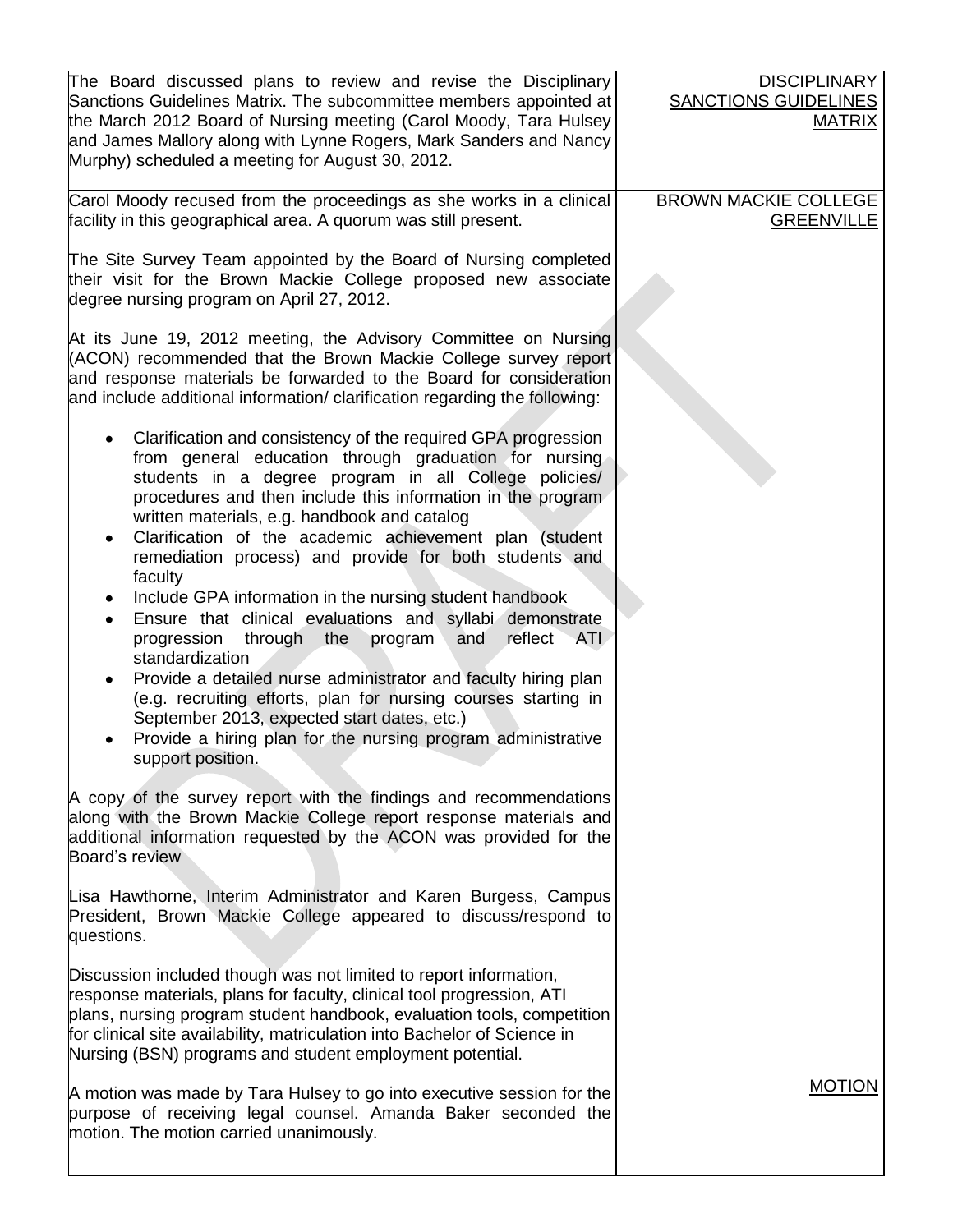| A motion was made by Lisa Irvin to leave executive session. Tara<br>Hulsey seconded the motion. The motion carried unanimously. No<br>official actions were taken during executive session.                                                                                                                                                                                                                                                                          | <b>MOTION</b>                                                                                                            |
|----------------------------------------------------------------------------------------------------------------------------------------------------------------------------------------------------------------------------------------------------------------------------------------------------------------------------------------------------------------------------------------------------------------------------------------------------------------------|--------------------------------------------------------------------------------------------------------------------------|
| A motion was made by Amanda Baker to grant initial approval for<br>Brown Mackie College for its associate degree nursing program.<br>James Mallory seconded the motion. The motion carried with the<br>recusal of Carol Moody.                                                                                                                                                                                                                                       | <b>MOTION</b>                                                                                                            |
| The Board then noted concerns regarding clinical experience<br>availability/ times (evening)/ level of exposure to certain procedures/<br>activities that occur during the day (family considerations, tests), post-<br>graduate employment opportunities and matriculation of students to<br><b>BSN</b> programs.<br>Carol Moody recused herself from the proceedings as she works in a<br>clinical facility in this geographical area. A quorum was still present. | <b>ITT TECHNICAL INSTITUTE</b><br><b>GREENVILLE -FEASIBILITY</b><br><b>STUDY - ESTABLISHING A</b><br>PROPOSED RN PROGRAM |
| At its June 19, 2012 meeting, the ACON recommended that the ITT<br>Technical Institute Greenville Current Feasibility Study for Establishing<br>a Proposed New Registered Nursing Program be forwarded to the<br>Board for consideration and include additional information/ clarification<br>regarding the following:                                                                                                                                               |                                                                                                                          |
| Clarify/ revise the clinical planning grid<br>Clarify the space planned for the nursing program<br>$\bullet$<br>Clarify the facility table (distinguish/ identify the facilities with<br>contracts)<br>Clarify the feasibility study title/ cover page to reflect<br>associate degree nursing program                                                                                                                                                                |                                                                                                                          |
| A copy of the ITT Technical Institute Current Feasibility Study for<br>Establishing a Proposed New Registered Nursing Program along with<br>the additional information requested by the ACON was provided for the<br>Board's review.                                                                                                                                                                                                                                 |                                                                                                                          |
| Melissa Black, Interim Chair, Breckinridge School of Nursing, Faye<br>McHaney, Breckinridge School of Nursing and Anthony Berrios,<br>Director, ITT Technical Institute appeared before the board to respond<br>to questions.                                                                                                                                                                                                                                        |                                                                                                                          |
| Discussion included though was not limited to letters of support<br>provided by additional clinical sites, the number of clinical experiences<br>available for ITT students, competition for clinical availability with other<br>nursing programs, student employment after graduation<br>and<br>progression to BSN programs.                                                                                                                                        |                                                                                                                          |
| A motion was made by Lisa Irvin to go into executive session for the<br>purpose of receiving legal counsel. Tara Hulsey seconded the motion.<br>The motion carried unanimously.                                                                                                                                                                                                                                                                                      | <b>MOTION</b>                                                                                                            |
| A motion was made by James Mallory to leave executive session.<br>Amanda Baker seconded the motion. The motion carried unanimously.<br>No official actions were taken during executive session.                                                                                                                                                                                                                                                                      | <b>MOTION</b>                                                                                                            |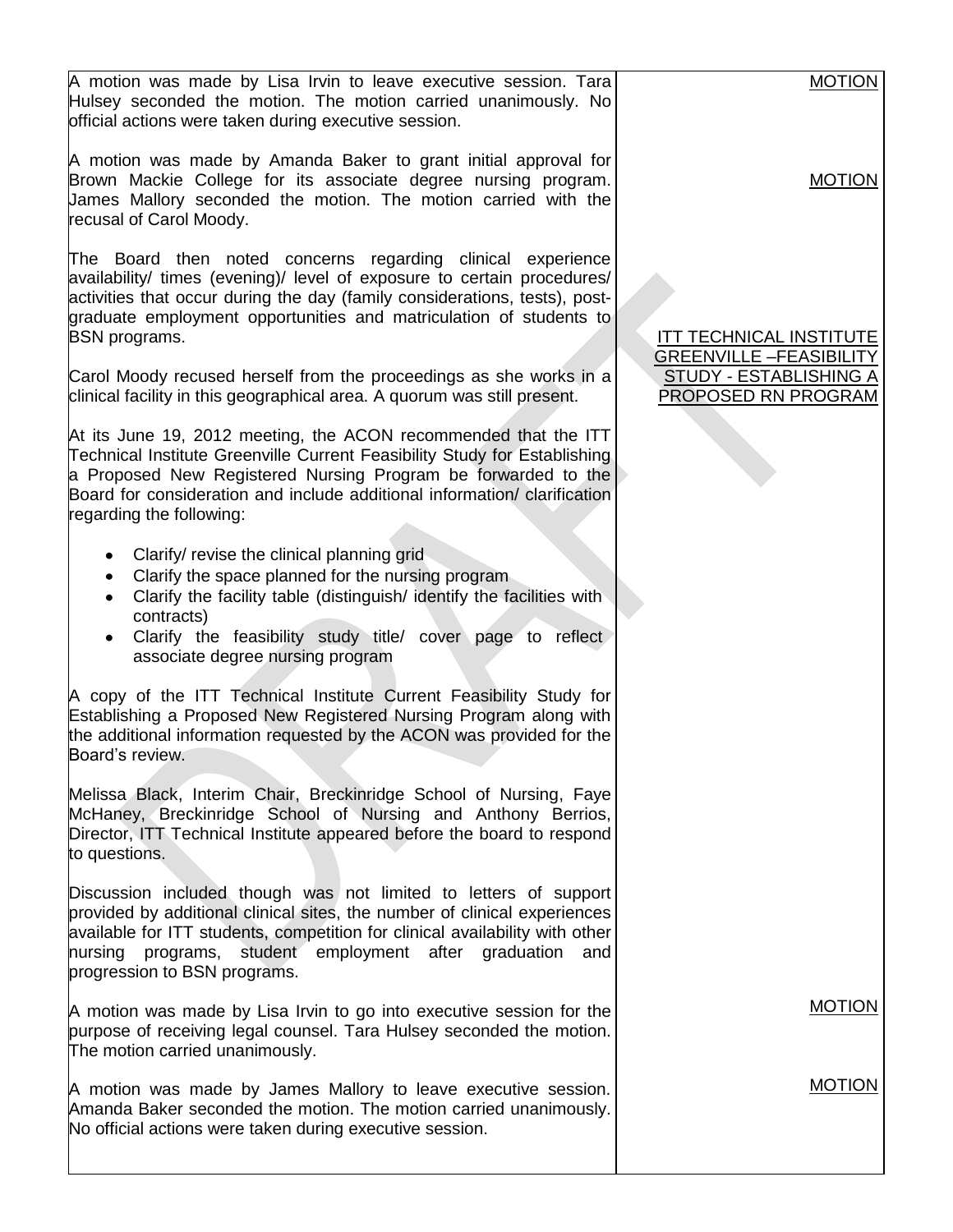| A motion was made by Lisa Irvin to approve that ITT move forward with<br>the initial proposal (program development) as they have met the<br>standards in the Nurse Practice Act for the feasibility study. Amanda<br>Baker seconded the motion. The motion carried with the recusal of<br>Carol Moody.                                                                                     | <b>MOTION</b>                                                                                                                                |
|--------------------------------------------------------------------------------------------------------------------------------------------------------------------------------------------------------------------------------------------------------------------------------------------------------------------------------------------------------------------------------------------|----------------------------------------------------------------------------------------------------------------------------------------------|
| The Board then noted concerns regarding competition for limited<br>clinical sites, the level of exposure of certain activities/ procedures for<br>students, post-graduate employment opportunities and matriculation of<br>students to BSN programs.                                                                                                                                       |                                                                                                                                              |
| At its June 19, 2012 meeting, the ACON discussed the letter received<br>from the SC Deans & Directors Council regarding the initial approval<br>nursing program process. The ACON voted to forward the letter to the<br>Board with support to consider adding to the regulation or adding<br>clarification to the regulation. A copy of the letter was provided for the<br>Board's review. | <b>SOUTH CAROLINA (SC)</b><br><b>DEANS &amp; DIRECTORS</b><br><b>COUNCIL - INITIAL APPROVAL</b><br><b>NURSING PROGRAM</b><br><b>PROCESS</b>  |
| Nancy Duffy and Roseanne Pruitt from the SC Deans & Directors<br>Council appeared before the board to respond to questions.                                                                                                                                                                                                                                                                |                                                                                                                                              |
| Discussion included though was not limited to addressing the specifics<br>regarding availability of clinical experiences in the letters of support,<br>providing students with diverse clinical experiences and recommending<br>chief nursing officer signature.                                                                                                                           |                                                                                                                                              |
| A motion was made by Tara Hulsey to accept the information.<br>Carol Moody seconded the motion. The motion carried unanimously.                                                                                                                                                                                                                                                            | <b>MOTION</b>                                                                                                                                |
| The SC AHEC appeared before the Board to request approval to<br>present two proposed legal aspects courses. Materials were provided<br>for the Board's review. At its June 19, 2012 meeting, the ACON<br>recommended the Board approve the courses as presented.                                                                                                                           | <b>SOUTH CAROLINA (SC) AREA</b><br><b>HEALTH EDUCATION</b><br><b>CONSORTIUM (AHEC) -</b><br><b>LEGAL ASPECTS IN NURSING</b><br><b>COURSE</b> |
| Rebecca Jackson and Bennie Pettit from the SC AHEC appeared<br>before the Board to respond to questions. Discussion included though<br>was not limited to the benefits of a live course and the ability of SC<br>AHEC to broadcast the live course throughout the state.                                                                                                                   |                                                                                                                                              |
| A motion was made by Lisa Irvin to accept the programs as presented<br>and applauded another avenue of learning. Tara Hulsey seconded the<br>motion. The motion carried unanimously.                                                                                                                                                                                                       | <b>MOTION</b>                                                                                                                                |
| At its June 19, 2012 meeting, the ACON discussed options for<br>increasing baccalaureate prepared nurses within the next ten years.<br>The ACON voted to move this report forward to the Board. The report<br>was provided for the Board's review.                                                                                                                                         | <b>ACON REPORT-IOM/ ACON</b><br>OPTIONS FOR INCREASING<br><b>BSN PREPARATION WITHIN</b><br>THE NEXT 10 YEARS                                 |
| Nancy Duffy appeared before the board to present the ACON report<br>and to respond to questions. Discussion included though was not<br>limited to approaching solutions other than legislation, facilitating<br>agreements between associate degree and baccalaureate degree<br>programs, barriers for RNs to attain BSN degrees, and plans for<br>marketing this information.             |                                                                                                                                              |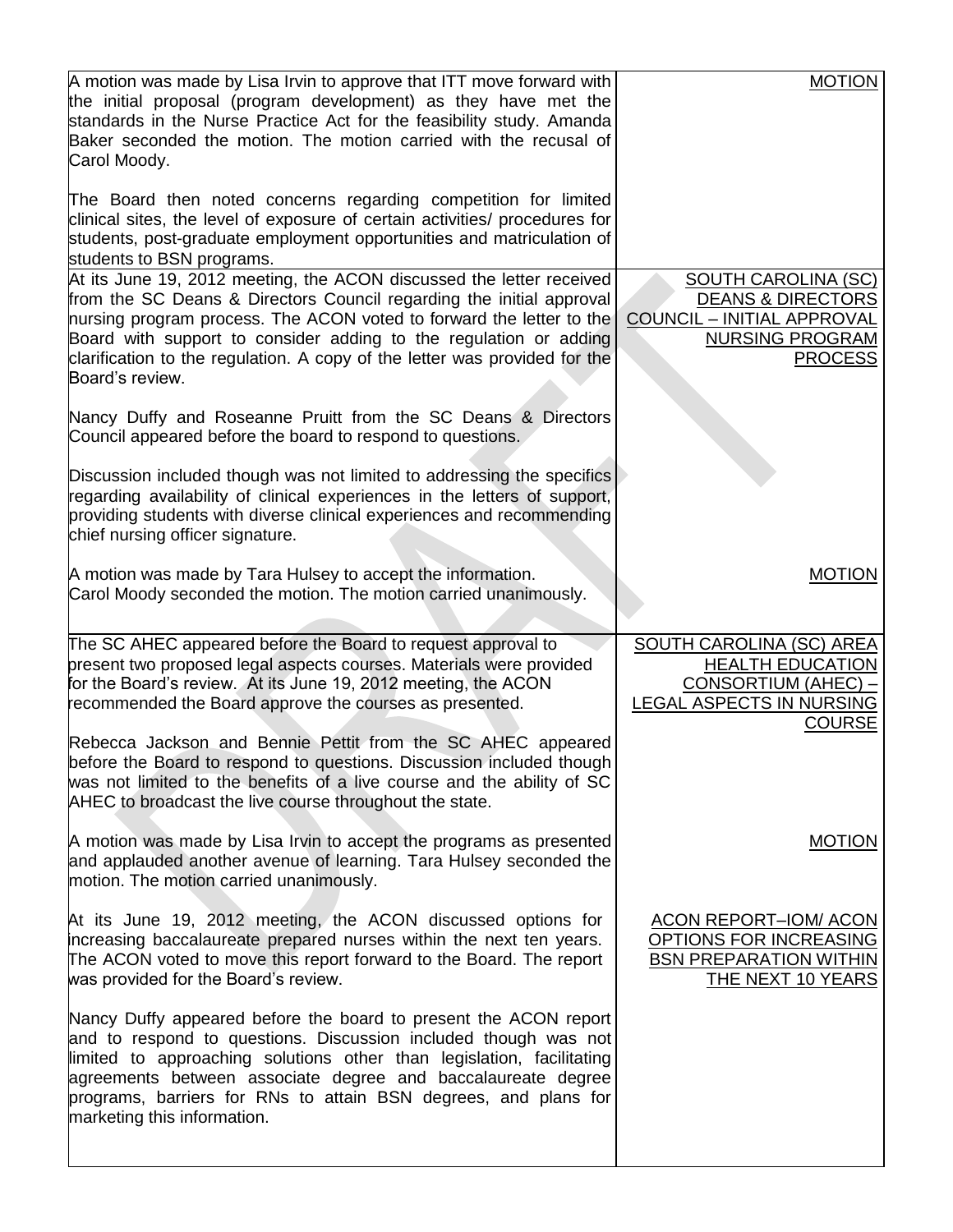| A motion was made by Tara Hulsey to accept the report. Carol Moody<br>seconded the motion. The motion carried unanimously.                                                                                                                                                                                                                                                                                                                                                                                                                                                                                                                                                                                                                                                              | <b>MOTION</b>                                                                        |
|-----------------------------------------------------------------------------------------------------------------------------------------------------------------------------------------------------------------------------------------------------------------------------------------------------------------------------------------------------------------------------------------------------------------------------------------------------------------------------------------------------------------------------------------------------------------------------------------------------------------------------------------------------------------------------------------------------------------------------------------------------------------------------------------|--------------------------------------------------------------------------------------|
| James Mallory recused himself as having previously worked with South<br>Carolina State University (SCSU). A quorum was still present.                                                                                                                                                                                                                                                                                                                                                                                                                                                                                                                                                                                                                                                   | <b>SOUTH CAROLINA STATE</b><br><b>UNIVERISTY -- NURSING</b><br><b>PROGRAM STATUS</b> |
| At its July 2011 meeting, the Board voted to grant conditional program<br>approval to the SCSU BSN program for a period of one year.                                                                                                                                                                                                                                                                                                                                                                                                                                                                                                                                                                                                                                                    |                                                                                      |
| Stanley Harris, Interim Chair, Department of Nursing, Cynthia Warrick,<br>Interim President, South Carolina State University, and Walt Tobin,<br>President, Orangeburg Calhoun Technical College appeared before the<br>Board to respond to questions and provided the board with a plan for<br>voluntary closure.                                                                                                                                                                                                                                                                                                                                                                                                                                                                      |                                                                                      |
| Discussion included though was not limited to program NCLEX results,<br>projected closure date, course progression for upcoming students,<br>faculty accountability, the use of ATI scores in courses, new NCLEX<br>review courses, plans to transfer students to other programs, admission<br>criteria, the number of incoming juniors and seniors, the number of<br>recent graduates who have taken the NCLEX and collaboration with<br>Orangeburg Calhoun Technical College's nursing program. An SCSU<br>student, Breanna Hopkins, and an SCSU faculty member, Stephanie<br>Armstrong relayed information regarding SCSU's changes and<br>progress.                                                                                                                                 |                                                                                      |
| A motion was made by Carol Moody to go into executive session for<br>the purpose of receiving legal counsel. Lisa Irvin seconded the motion.<br>The motion carried unanimously.                                                                                                                                                                                                                                                                                                                                                                                                                                                                                                                                                                                                         | <b>MOTION</b>                                                                        |
| A motion was made by Carol Moody to leave executive session. Lisa<br>Irvin seconded the motion. The motion carried unanimously. No official<br>actions were taken during executive session.                                                                                                                                                                                                                                                                                                                                                                                                                                                                                                                                                                                             | <b>MOTION</b>                                                                        |
| A motion was made by Lisa Irvin to accept the proposal for voluntary<br>closure with the following modifications to SCSU's proposal:                                                                                                                                                                                                                                                                                                                                                                                                                                                                                                                                                                                                                                                    | <b>MOTION</b>                                                                        |
| Withdraw nursing as a major degree option, effective Fall<br>2012, which means to cease matriculation of incoming<br>freshmen and rising sophomores with intended major of<br>nursing, effective Fall 2012<br>For all rising juniors and seniors:<br>o Review all previous ATI scores for nursing courses<br>taken in the previous academic year to ensure a<br>minimum of Level 2 performance in all courses; and<br>Review all academic records for these students to<br>$\circ$<br>ensure compliance with all stated admission criteria for<br>upper division admission.<br>Following reviews, any students who have not satisfied<br>$\circ$<br>the minimum score of 2 on the ATI and stated<br>admission criteria for upper division shall not progress<br>in the nursing program. |                                                                                      |
| Based on these recommendations, the Board recommended that<br>voluntary closure be moved to December 2014. The Board asked that                                                                                                                                                                                                                                                                                                                                                                                                                                                                                                                                                                                                                                                         |                                                                                      |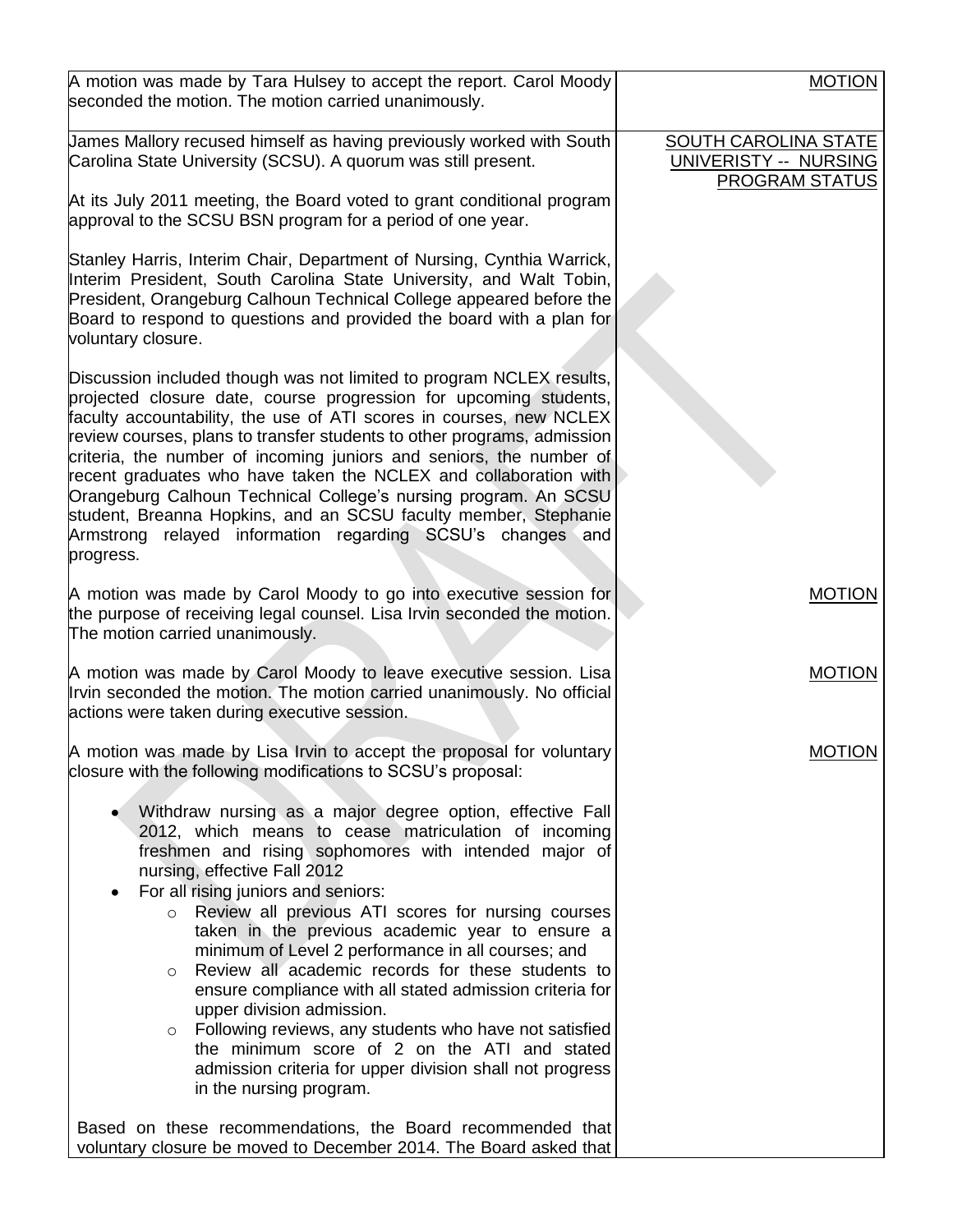| SCSU return to the Board in September to provide an update and a<br>written report detailing the following:                                                                                                                                                                                                                                                                                                                                                                                                                                          |                                                                                                                                                            |
|------------------------------------------------------------------------------------------------------------------------------------------------------------------------------------------------------------------------------------------------------------------------------------------------------------------------------------------------------------------------------------------------------------------------------------------------------------------------------------------------------------------------------------------------------|------------------------------------------------------------------------------------------------------------------------------------------------------------|
| Efforts to assist in the transfer of students<br>List of names of all students who transferred to approved<br>nursing programs<br>Efforts to maintain custody and control of existing student<br>records                                                                                                                                                                                                                                                                                                                                             |                                                                                                                                                            |
| Carol Moody seconded the motion. The motion carried with the recusal<br>of James Mallory.                                                                                                                                                                                                                                                                                                                                                                                                                                                            |                                                                                                                                                            |
| Review of the Advisory Opinion supplement on the nursing<br>management of invasive devices - cardiovascular RN and LPN<br>proposed revisions was deferred.                                                                                                                                                                                                                                                                                                                                                                                           | <b>ADVISORY OPINION</b><br>SUPPLEMENT ON THE<br><b>NURSING MANAGEMENT OF</b><br><b>INVASIVE DEVICES -</b><br>CARDIOVASCULAR RN & LPN<br>PROPOSED REVISIONS |
| At its June 19, 2012 meeting, the ACON reviewed the applications and<br>recommended the Board approve Betsy McDowell to serve as one of<br>the BSN Educator representatives, for Jill Greene to serve as the<br>Nursing Administration, Long Term Care representative and for Donna<br>Anderson to serve as the Nursing Administration, Hospital Small/ Rural<br>representative. Copies of the applications were provided for the<br>Board's review. Ms. McDowell, Ms. Greene and Ms. Anderson<br>appeared before the Board to respond to questions. | <b>COMMITTEE MEMBER</b><br><b>NOMINATIONS</b>                                                                                                              |
| A motion was made by Carol Moody to accept Ms. McDowell's<br>nomination as one of the BSN Educator representatives on the<br>Advisory Committee on Nursing (ACON). Tara Hulsey seconded the<br>motion. The motion carried unanimously.                                                                                                                                                                                                                                                                                                               | <b>MOTION</b>                                                                                                                                              |
| A motion was made by Lisa Irvin to accept Ms. Greene's nomination of<br>the Nursing Administration, Long Term Care representative on the<br>Advisory Committee on Nursing (ACON). Carol Moody seconded the<br>motion. The motion carried unanimously.                                                                                                                                                                                                                                                                                                | <b>MOTION</b>                                                                                                                                              |
| A motion was made by Tara Hulsey to accept Donna Anderson's<br>candidacy as the Nursing Administration, Hospital Small/ Rural<br>representative on the Advisory Committee on Nursing (ACON).<br>Amanda Baker seconded the motion. The motion carried unanimously.                                                                                                                                                                                                                                                                                    | <b>MOTION</b>                                                                                                                                              |
| The Board's bylaws subcommittee (members Carol Moody, Amanda<br>Baker and Tara Hulsey) recommended the Board approve the<br>proposed revisions for the Nursing Practice and Standards Committee<br>Bylaws/ Membership as presented.                                                                                                                                                                                                                                                                                                                  | PRESIDENT'S REPORT-<br><b>BOARD OF NURSING</b><br><b>COMMITTEE BYLAWS-</b><br><b>NURSING PRACTICE &amp;</b><br><b>STANDARDS COMMITTEE</b>                  |
| A motion was made by James Mallory to approve the revisions as<br>presented. Tara Hulsey seconded the motion. The motion carried<br>unanimously.                                                                                                                                                                                                                                                                                                                                                                                                     | <b>MOTION</b>                                                                                                                                              |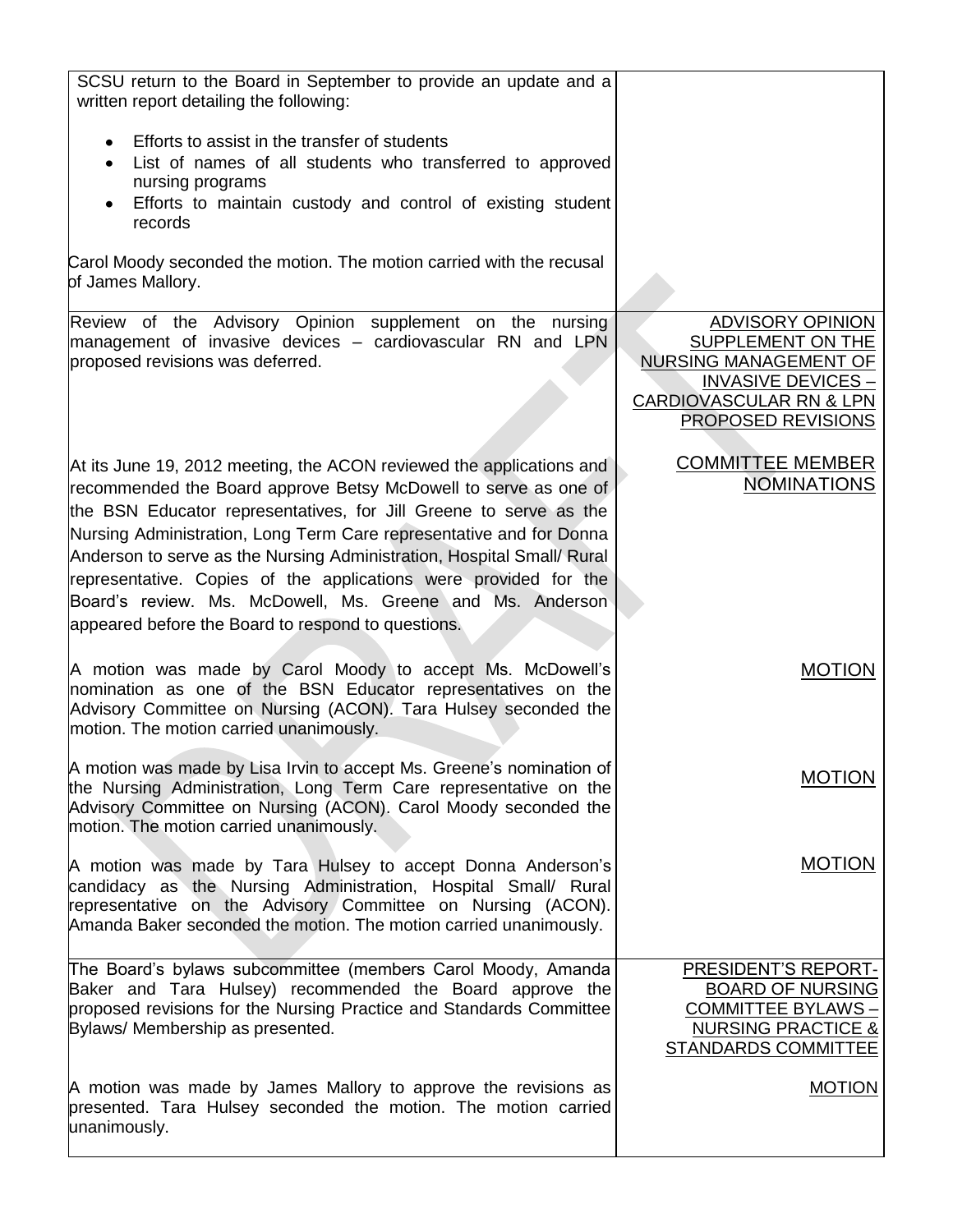| The National Council of State Boards of Nursing (NCSBN) will hold its                                                                                                                                                                                                                                                                                                       | ADMINISTRATOR'S REPORT --                         |
|-----------------------------------------------------------------------------------------------------------------------------------------------------------------------------------------------------------------------------------------------------------------------------------------------------------------------------------------------------------------------------|---------------------------------------------------|
| Annual Meeting/ Delegate Assembly on August 8-10, 2012 in Dallas,<br>Texas. Tara Hulsey, Board Member and Nancy Murphy, Administrator<br>will serve as delegates.                                                                                                                                                                                                           | <b>NCSBN ANNUAL MEETING/</b><br>DELEGATE ASSEMBLY |
| The Board discussed whether to delegate voting rights to Tara Hulsey<br>and Nancy Murphy on behalf of the Board.                                                                                                                                                                                                                                                            |                                                   |
| Lisa Irvin made a motion to accept Nancy Murphy and Tara Hulsey as<br>the Board's representatives and to give them permission to vote on the<br>Board's behalf. Carol Moody seconded the motion. The motion carried<br>unanimously.                                                                                                                                         | <b>MOTION</b>                                     |
| Respondents appeared before the Board to request modifications to<br>their Consent Agreements or Board orders. The Board reviewed<br>Memoranda of Agreement stipulating to violations of the Nurse Practice<br>Act to determine disciplinary actions.                                                                                                                       | <b>HEARINGS/ APPEARANCES</b>                      |
| The Board also reviewed initial and renewal licensure applications with<br>"yes" responses to questions regarding criminal convictions, discipline<br>in another state and discipline by employers. In addition, the Board<br><b>APRN</b><br>renewal<br>applications<br>reviewed<br>regarding<br>certification<br>requirements and "grandfathering".                        |                                                   |
| In Case # 2012-190, Respondent signed a Memorandum of Agreement<br>(MOA) and waived the right to a panel hearing. Respondent was<br>represented by Aaron Kozloski, Esquire.                                                                                                                                                                                                 |                                                   |
| A motion was made by Lisa Irvin to go into executive session for the<br>purpose of receiving legal counsel. Carol Moody seconded the motion.<br>The motion carried unanimously.                                                                                                                                                                                             | <b>MOTION</b>                                     |
| A motion was made by Carol Moody to leave executive session. Tara<br>Hulsey seconded the motion. The motion carried unanimously. No<br>official actions were taken during executive session.                                                                                                                                                                                | <b>MOTION</b>                                     |
| A motion was made by Carol Moody to go back into executive session<br>for the purpose of receiving legal counsel. Tara Hulsey seconded the<br>motion. The motion carried unanimously.                                                                                                                                                                                       | <b>MOTION</b>                                     |
| A motion was made by Lisa Irvin to leave executive session. Amanda<br>Baker seconded the motion. The motion carried unanimously. No<br>official actions were taken during executive session.                                                                                                                                                                                | <b>MOTION</b>                                     |
| In Case # 2012-190, a motion was made by Tara Hulsey to reinstate<br>the respondent's license as a single state license with the following<br>conditions: probationary status for one year, compliance and<br>completion of the RPP contract, and completion of the Legal Aspects<br>and Ethics courses. Lisa Irvin seconded the motion. The motion carried<br>unanimously. | <b>MOTION</b>                                     |
| In Case # 2010-397, Respondent signed a Memorandum of Agreement<br>(MOA) and waived the right to a panel hearing. Respondent was<br>represented by Marcus K. McGarr, Esquire.                                                                                                                                                                                               |                                                   |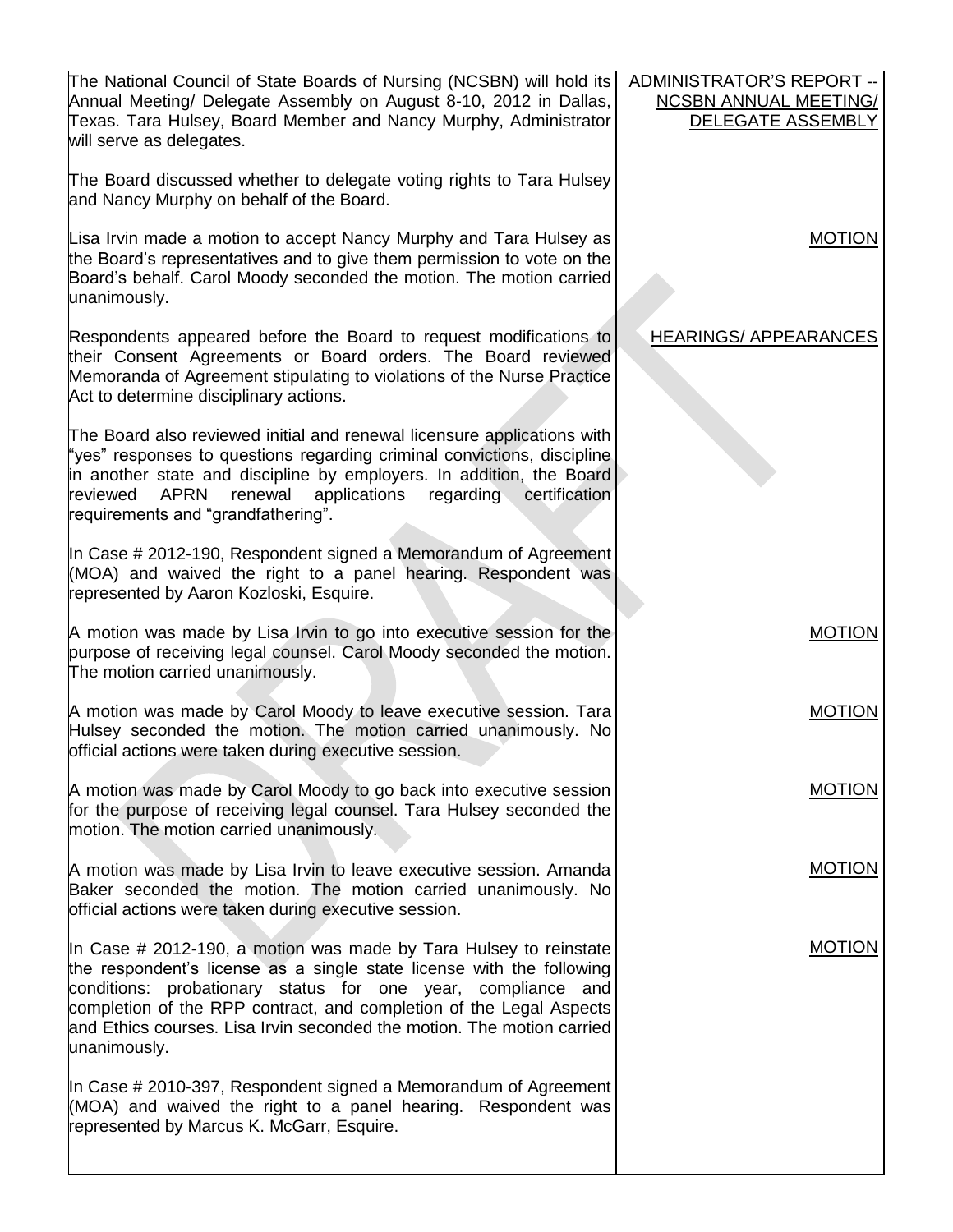| Carol Moody recused herself. A quorum was still present.                                                                                                                                                                                                                                                                                                                                                                                                                                                                                                                                                                                                                         |               |
|----------------------------------------------------------------------------------------------------------------------------------------------------------------------------------------------------------------------------------------------------------------------------------------------------------------------------------------------------------------------------------------------------------------------------------------------------------------------------------------------------------------------------------------------------------------------------------------------------------------------------------------------------------------------------------|---------------|
| A motion was made by Amanda Baker to go into executive session for<br>the purpose of receiving legal counsel. Lisa Irvin seconded the motion.<br>The motion carried unanimously.                                                                                                                                                                                                                                                                                                                                                                                                                                                                                                 | <b>MOTION</b> |
| A motion was made by Lisa Irvin to leave executive session. Tara<br>Hulsey seconded the motion. The motion carried unanimously. No<br>official actions were taken during executive session.                                                                                                                                                                                                                                                                                                                                                                                                                                                                                      | <b>MOTION</b> |
| In Case # 2010-397, a motion was made by Amanda Baker to accept<br>the Memorandum of Agreement and impose the following sanctions:<br>continue in current position without RN supervision, but if a change of<br>employment occurs, supervision by an RN will be required if<br>respondent gains access to controlled substances or the respondent<br>may seek a modification by appearing before the Board, a \$500 civil<br>penalty to be paid within six months, continued compliance with RPP, a<br>public reprimand, and completion of a Legal Aspects course within six<br>months. Tara Hulsey seconded the motion. The motion carried with the<br>recusal of Carol Moody. | <b>MOTION</b> |
| In Case # 2011-376, Respondent signed a Memorandum of<br>Agreement (MOA) and waived the right to a panel hearing.<br>Respondent was aware of his/her right to legal counsel and waived that<br>right. Respondent appeared but was not represented by legal counsel.                                                                                                                                                                                                                                                                                                                                                                                                              |               |
| A motion was made by Carol Moody to go into executive session for<br>the purpose of receiving legal counsel. Lisa Irvin seconded the motion.<br>The motion carried unanimously.                                                                                                                                                                                                                                                                                                                                                                                                                                                                                                  | <b>MOTION</b> |
| A motion was made by Carol Moody to leave executive session. Tara<br>Hulsey seconded the motion. The motion carried unanimously. No<br>official actions were taken during executive session.                                                                                                                                                                                                                                                                                                                                                                                                                                                                                     | <b>MOTION</b> |
| In Case $\#$ 2011-376, a motion was made by Lisa Irvin to accept the<br>Memorandum of Agreement with the following sanctions: respondent<br>may continue in current position without RN supervision, but if a<br>change in employment occurs and respondent gains access to<br>controlled substances, the respondent will require RN supervision or<br>return to the board for a modification, a \$500 civil penalty to be paid<br>within six months, completion of Legal Aspects and Ethics course<br>within six months, continued compliance with RPP, and a private<br>reprimand. Tara Hulsey seconded the motion. The motion carried<br>unanimously.                         | <b>MOTION</b> |
| In Case # 2012-225, Respondent requested to modify an existing final<br>order/ consent agreement. Respondent was aware of his/her right to<br>legal counsel and waived that right. Respondent appeared but was not<br>represented by legal counsel.                                                                                                                                                                                                                                                                                                                                                                                                                              |               |
| A motion was made by Carol Moody to go into executive session for<br>the purpose of receiving legal counsel. Amanda Baker seconded the<br>motion. The motion carried unanimously.                                                                                                                                                                                                                                                                                                                                                                                                                                                                                                | <b>MOTION</b> |
| A motion was made by Carol Moody to leave executive session.                                                                                                                                                                                                                                                                                                                                                                                                                                                                                                                                                                                                                     | <b>MOTION</b> |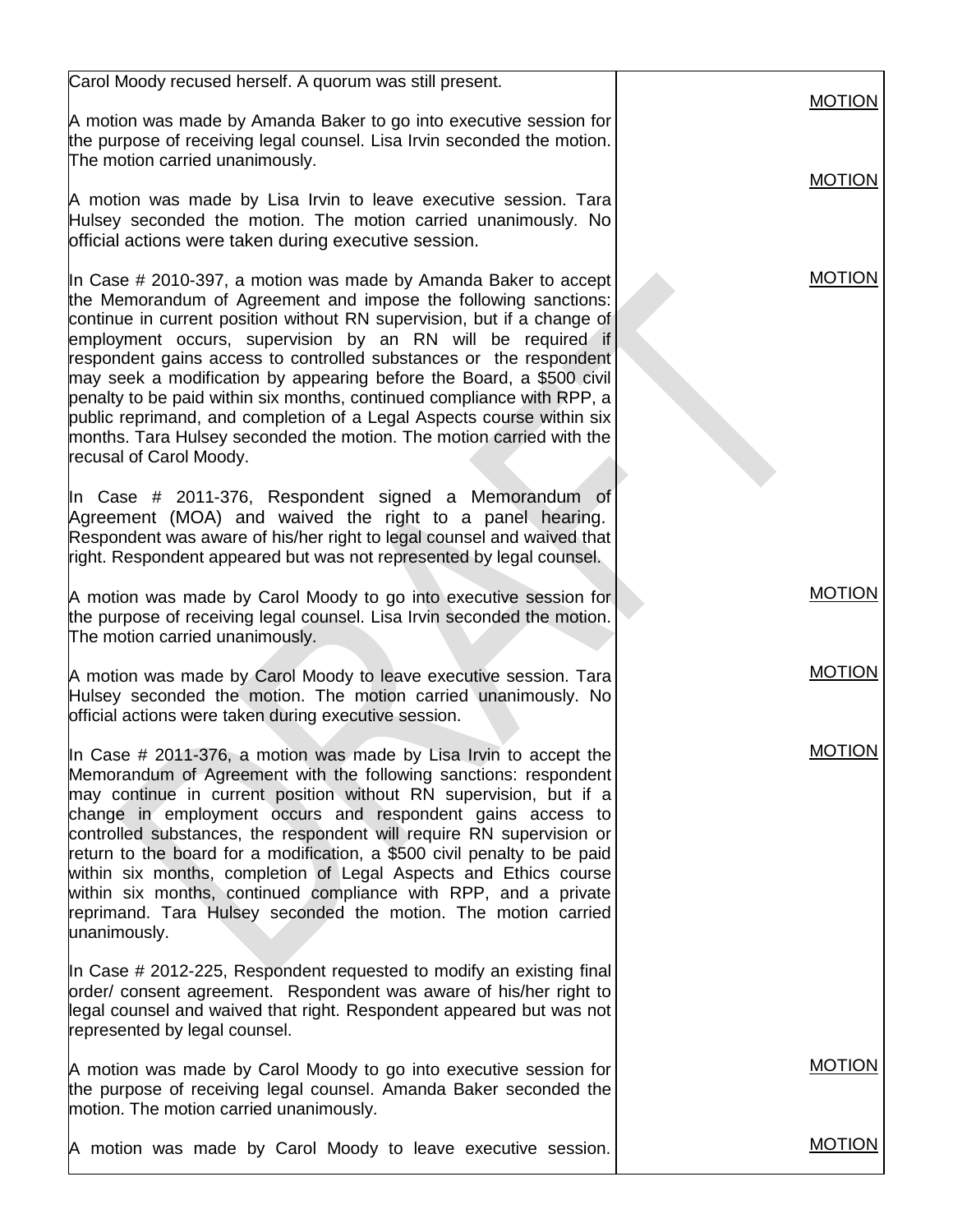| Amanda Baker seconded the motion. The motion carried unanimously.<br>No official actions were taken during executive session.                                                                                                                                                                                                                                                            | <b>MOTION</b> |
|------------------------------------------------------------------------------------------------------------------------------------------------------------------------------------------------------------------------------------------------------------------------------------------------------------------------------------------------------------------------------------------|---------------|
| In Case # 2012-225, a motion was made by Amanda Baker to<br>acknowledge that the respondent has satisfied the terms of probation<br>set forth by the Consent Agreement and that the respondent is relieved<br>of any further obligations under the Consent Agreement, except for<br>respondent's agreement with RPP. Tara Hulsey seconded the motion.<br>The motion carried unanimously. |               |
| In Case # 2011-392, Respondent signed a Memorandum of Agreement<br>(MOA) and waived right to a panel hearing. Respondent was aware of<br>his/her right to legal counsel and waived that right. Respondent<br>appeared but was not represented by legal counsel.                                                                                                                          |               |
| Carol Moody recused herself. A quorum was still present.                                                                                                                                                                                                                                                                                                                                 |               |
| A motion was made by Lisa Irvin to go into executive session for the<br>purpose of receiving legal counsel. Amanda Baker seconded the<br>motion. The motion carried unanimously.                                                                                                                                                                                                         | <b>MOTION</b> |
| A motion was made by Lisa Irvin to leave executive session. James<br>Mallory seconded the motion. The motion carried unanimously. No<br>official actions were taken during executive session.                                                                                                                                                                                            | <b>MOTION</b> |
| In Case # 2011-392, a motion was made by Tara Hulsey to decline to<br>accept the Memorandum of Agreement and issue a private Letter of<br>Caution. Lisa Irvin seconded the motion. The motion carried with the<br>recusal of Carol Moody.                                                                                                                                                | <b>MOTION</b> |
| In Case # 2011-186, Respondent signed a Memorandum of Agreement<br>(MOA) and waived right to a panel hearing. Respondent was aware of<br>his/her right to legal counsel and waived that right. Respondent<br>appeared but was not represented by legal counsel.                                                                                                                          |               |
| A motion was made by Carol Moody to go into executive session for<br>the purpose of receiving legal counsel. Lisa Irvin seconded the motion.<br>The motion carried unanimously.                                                                                                                                                                                                          | <b>MOTION</b> |
| A motion was made by Amanda Baker to leave executive session. Tara<br>Hulsey seconded the motion. The motion carried unanimously. No<br>official actions were taken during executive session.                                                                                                                                                                                            | <b>MOTION</b> |
| In Case $\#$ 2011-186, a motion was made by Carol Moody to accept the<br>Memorandum of Agreement with the following sanctions: a public<br>reprimand, a \$500 civil penalty to be paid within six months, and the<br>completion of Legal Aspects and Ethics courses within six months.<br>Tara Hulsey seconded the motion. The motion carried unanimously.                               | <b>MOTION</b> |
| In Case $\#$ 2012-229, respondent notified the Board by telephone that<br>he/she would not be able to appear.                                                                                                                                                                                                                                                                            |               |
| In Case # 2012-230, Respondent requested to modify an existing Final<br>Order/ Consent Agreement. Respondent was aware of his/her right to<br>legal counsel and waived that right. Respondent appeared but was not<br>represented by legal counsel.                                                                                                                                      |               |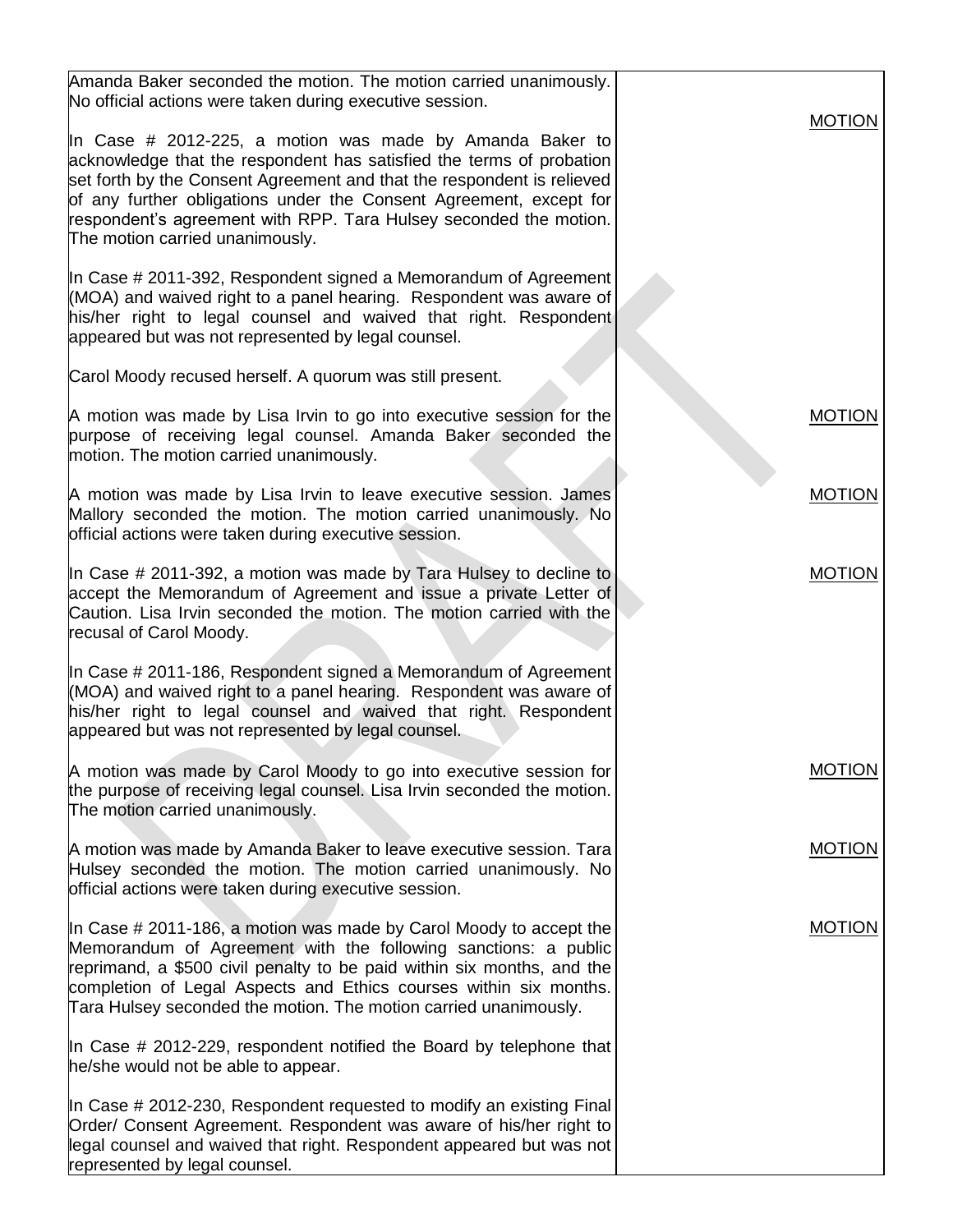| Carol Moody recused herself. A quorum was still present.                                                                                                                                                                                                                                                                                                                                      |                              |
|-----------------------------------------------------------------------------------------------------------------------------------------------------------------------------------------------------------------------------------------------------------------------------------------------------------------------------------------------------------------------------------------------|------------------------------|
| A motion was made by Amanda Baker to go into executive session for<br>the purpose of receiving legal counsel. Lisa Irvin seconded the motion.<br>The motion carried unanimously.                                                                                                                                                                                                              | <b>MOTION</b>                |
| A motion was made by Tara Hulsey to leave executive session.<br>Amanda Baker seconded the motion. The motion carried unanimously.<br>No official actions were taken during executive session.                                                                                                                                                                                                 | <b>MOTION</b>                |
| In Case # 2012-230, a motion was made by James Mallory to deny the<br>request to modify the terms of the Consent Agreement. Lisa Irvin<br>seconded the motion. The motion carried with the recusal of Carol<br>Moody.                                                                                                                                                                         | <b>MOTION</b>                |
| A motion was made by Lisa Irvin to adjourn the meeting on July 26,<br>2012 at 5:02 p.m. The motion was seconded by James Mallory. The<br>motion carried unanimously.                                                                                                                                                                                                                          | <b>MOTION TO ADJOURN</b>     |
| Friday, July 27, 2012                                                                                                                                                                                                                                                                                                                                                                         | <b>HEARINGS/APPLICATIONS</b> |
| An advanced practice registered nurse (APRN) licensee appeared<br>before the Board regarding the certification requirement and<br>"grandfather" matters on his/ her renewal application. Respondent was<br>represented by G. Murrell Smith, Jr. Esq.<br>A motion was made by Amanda Baker to approve the application for<br>renewal for the APRN license with the condition that this renewal | <b>MOTION</b>                |
| extends to the applicant only as long as the applicant remains in his/her<br>current clinical setting with continued education for prescriptive<br>authority. Tara Hulsey seconded the motion. The motion carried<br>unanimously.                                                                                                                                                             |                              |
| An advanced practice registered nurse (APRN) licensee appeared<br>before the Board regarding the certification requirement and<br>"grandfather" matters on his/ her renewal application. Respondent was<br>represented by E. Brown Parkinson, Jr. Esq.                                                                                                                                        |                              |
| A motion was made by Amanda Baker to approve the application for<br>renewal for the APRN license with the condition that the renewal only<br>extends to the applicant as long as he/she remains in the applicant's<br>current clinical setting with no prescriptive authority. Lisa Irvin<br>seconded the motion. The motion carried unanimously.                                             | <b>MOTION</b>                |
| In Case # 2011-64, Respondent signed a Memorandum of Agreement<br>and waived the right to a panel hearing. Respondent was represented<br>by Robert E. Ianuario, Esq.                                                                                                                                                                                                                          |                              |
| In Case $\#$ 2011-64, a motion was made by Lisa Irvin to accept the<br>Memorandum of Agreement with the following sanctions: \$500 civil<br>penalty to be paid within six months, completion of Legal Aspects and<br>Ethics courses within six months, and a private reprimand. Amanda<br>Baker seconded the motion. The motion carried unanimously.                                          | <b>MOTION</b>                |
| In Case # 2011-246, Respondent signed a Memorandum of Agreement                                                                                                                                                                                                                                                                                                                               |                              |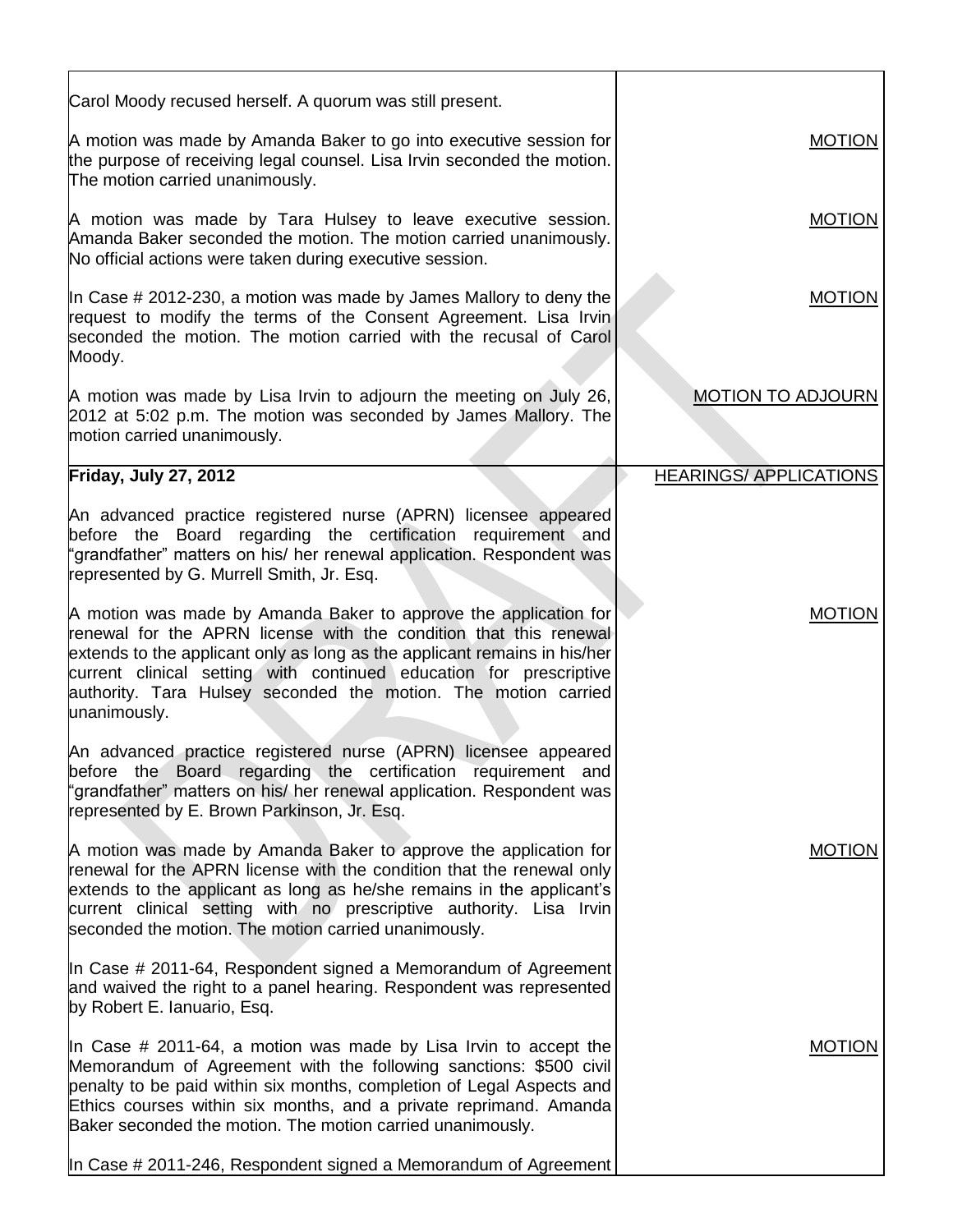| (MOA) and waived the right to a panel hearing. Respondent was<br>aware of his/her right to legal counsel and waived that right.<br>Respondent appeared but was not represented by legal counsel.                                                                                                                                                                                                                                                                                                             |               |
|--------------------------------------------------------------------------------------------------------------------------------------------------------------------------------------------------------------------------------------------------------------------------------------------------------------------------------------------------------------------------------------------------------------------------------------------------------------------------------------------------------------|---------------|
| A motion was made by Lisa Irvin to go into executive session for the<br>purpose of receiving legal counsel. Amanda Baker seconded the<br>motion. The motion carried unanimously.                                                                                                                                                                                                                                                                                                                             | <b>MOTION</b> |
| A motion was made by Carol Moody to leave executive session. Lisa<br>Irvin seconded the motion. The motion carried unanimously. No official<br>actions were taken during executive session.                                                                                                                                                                                                                                                                                                                  | <b>MOTION</b> |
| In Case # 2011-246, a motion was made by Amanda Baker to deny the<br>Memorandum of Agreement and move to dismiss the charges as the<br>facts do not substantiate the charges. Tara Hulsey seconded the<br>motion. The motion carried unanimously.                                                                                                                                                                                                                                                            | <b>MOTION</b> |
| An applicant for licensure as a registered nurse by endorsement<br>appeared before the Board to respond to questions regarding his/her<br>"yes" responses to questions regarding criminal convictions, action by<br>another Board and condition that may interfere with ability to<br>competently and safely perform nursing practice essential functions.<br>Respondent was aware of his/her right to legal counsel and waived that<br>right. Respondent appeared but was not represented by legal counsel. |               |
| A motion was made by Carol Moody to go into executive session for<br>the purpose of receiving legal counsel. Lisa Irvin seconded the motion.<br>The motion carried unanimously.                                                                                                                                                                                                                                                                                                                              | <b>MOTION</b> |
| A motion was made by Amanda Baker to leave executive session.<br>Carol Moody seconded the motion. The motion carried unanimously.<br>No official actions were taken during executive session.                                                                                                                                                                                                                                                                                                                | <b>MOTION</b> |
| A motion was made by Lisa Irvin to accept the application for<br>endorsement for licensure in South Carolina, provided continued<br>enrollment and compliance with RPP and full disclosure to future<br>employers until the end of the respondent's RPP contract. Supervision<br>and restrictions to controlled substances will be left to the discretion of<br>the respondent's employer. Tara Hulsey seconded the motion. The<br>motion carried unanimously.                                               | <b>MOTION</b> |
| An applicant for licensure as a licensed practical nurse by<br>reinstatement appeared before the Board to respond to questions<br>regarding his/her application. It was noted that applicant was working<br>on a lapsed license. Respondent was aware of his/her right to legal<br>counsel and waived that right. Respondent appeared but was not<br>represented by legal counsel.                                                                                                                           |               |
| A motion was made by Carol Moody to go into executive session for<br>the purpose of receiving legal counsel. Lisa Irvin seconded the motion.<br>The motion carried unanimously.                                                                                                                                                                                                                                                                                                                              | <b>MOTION</b> |
| A motion was made by Lisa Irvin to leave executive session. Amanda<br>Baker seconded the motion. The motion carried unanimously. No<br>official actions were taken during executive session.                                                                                                                                                                                                                                                                                                                 | <b>MOTION</b> |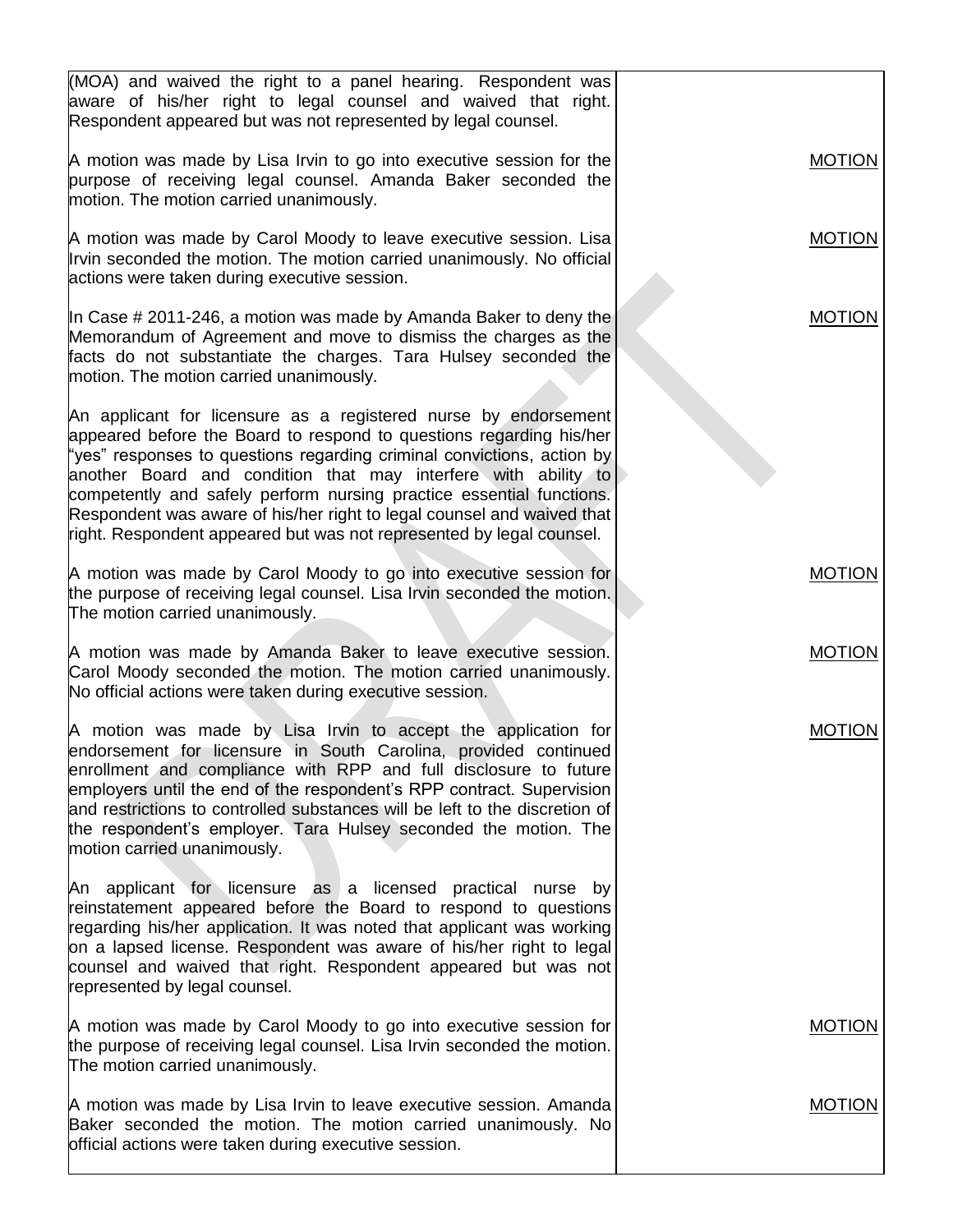| A motion was made by Carol Moody to reinstate the license contingent                                                                                                                                                                                                                                                                                                                                                                              | <b>MOTION</b> |
|---------------------------------------------------------------------------------------------------------------------------------------------------------------------------------------------------------------------------------------------------------------------------------------------------------------------------------------------------------------------------------------------------------------------------------------------------|---------------|
| on completion of all requirements of reinstatement with the following<br>for practicing without a valid license: a private reprimand, a \$2,000 civil<br>penalty to be paid within one year, completion of Legal Aspects, Ethics,<br>and Critical Thinking courses within six months, and a requirement to<br>keep the Board of Nursing aware of any future address changes.<br>Amanda Baker seconded the motion. The motion carried unanimously. |               |
| An advanced practice registered nurse licensee appeared before the<br>Board regarding his/her "yes" response regarding employer discipline<br>questions on the renewal application. Respondent was represented by<br>Ella S. Barbery, Esquire.                                                                                                                                                                                                    |               |
| Samuel McNutt recused himself. A quorum was still present.                                                                                                                                                                                                                                                                                                                                                                                        |               |
| A motion was made by Lisa Irvin to go into executive session for the<br>purpose of receiving legal counsel. Tara Hulsey seconded the motion.<br>The motion carried unanimously.                                                                                                                                                                                                                                                                   | <b>MOTION</b> |
| A motion was made by Amanda Baker to leave executive session. Lisa<br>Irvin seconded the motion. The motion carried unanimously. No official<br>actions were taken during executive session.                                                                                                                                                                                                                                                      | <b>MOTION</b> |
| A motion was made by Tara Hulsey to accept the license renewal<br>application with a caution regarding the practice of managing controlled<br>substances in a more accurate manner in the future. Lisa Irvin<br>seconded the motion. The motion carried with the recusal of Samuel<br>McNutt.                                                                                                                                                     | <b>MOTION</b> |
| A registered nurse licensee appeared before the Board regarding<br>his/her "yes" response regarding employer discipline questions on the<br>renewal application. Respondent was aware of his/her right to legal<br>counsel and waived that right. Respondent appeared but was not<br>represented by legal counsel.                                                                                                                                |               |
| A motion was made by Lisa Irvin to accept the renewal application.<br>Tara Hulsey seconded the motion. The motion carried unanimously.                                                                                                                                                                                                                                                                                                            | <b>MOTION</b> |
| A registered nurse licensee appeared before the Board regarding<br>his/her "yes" response regarding employer discipline questions on the<br>renewal application. Respondent was aware of his/her right to legal<br>counsel and waived that right. Respondent appeared but was not<br>represented by legal counsel.                                                                                                                                |               |
| A motion was made by Amanda Baker to approve the renewal of the<br>license with a caution to possibly take some computer courses,<br>understand how computer charting works, and document accordingly.<br>Lisa Irvin seconded the motion. The motion carried unanimously.                                                                                                                                                                         | <b>MOTION</b> |
| A registered nurse license applicant did not appear before the Board<br>and was not represented by legal counsel. Applicant was properly<br>notified of the hearing. Applicant has been rescheduled to appear at<br>the September meeting.                                                                                                                                                                                                        |               |
| A registered nurse licensee appeared before the Board regarding<br>his/her "yes" response regarding employer discipline questions on the                                                                                                                                                                                                                                                                                                          |               |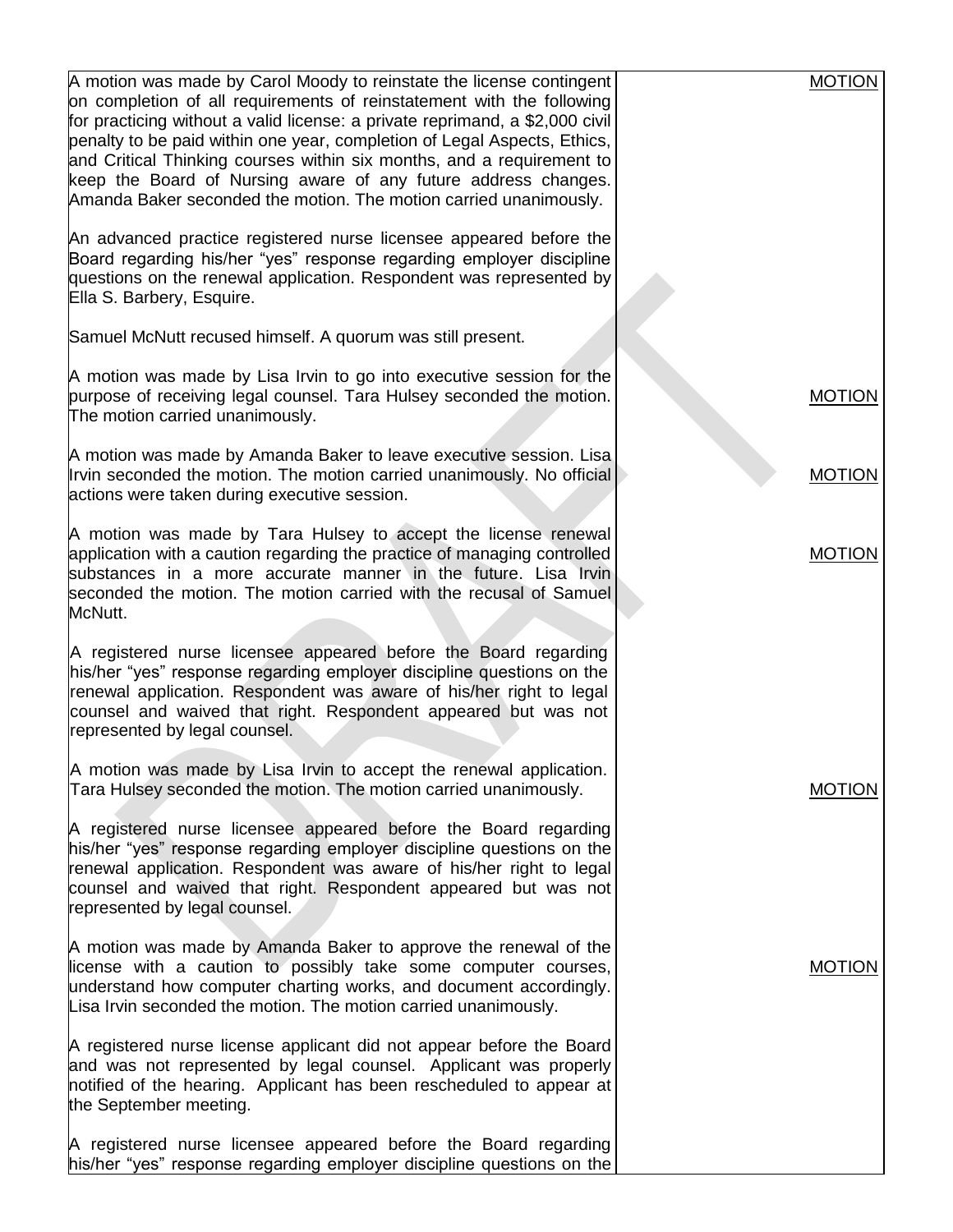| <b>MOTION</b> |
|---------------|
|               |
| <b>MOTION</b> |
|               |
|               |
|               |
| <b>MOTION</b> |
|               |
|               |
| <b>MOTION</b> |
|               |
| <b>MOTION</b> |
|               |